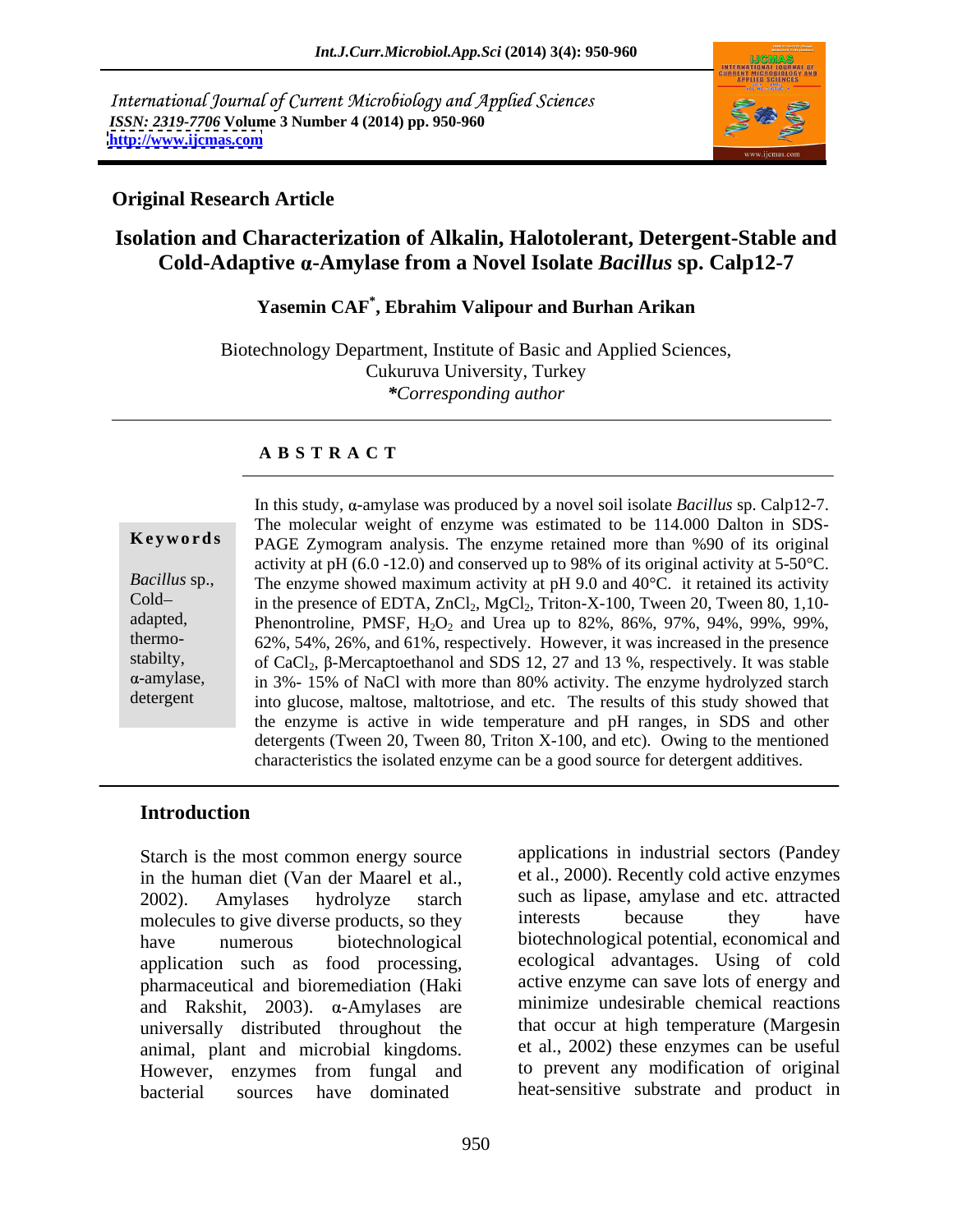food industry (Cavcchioli, 2002) the optimized production condition in 100 ml enzymes have structural flexibility of M9 minimal medium supplemented by (particularly around the active site) and high specific activity (Marchi et al., 2007). for 72 hours. The extracellular enzyme<br>These properties are of interest in diverse solution was partially purified by ethanol fields such as detergents, textile and food precipitation method (McTigue et al., industry, bioremediation and biocatalysts 1995; Arikan., 2008) then the enzyme under low temperature conditions. In this assay carried out by DNS method study a novel  $\alpha$ -amylase producing bacterial strain that was isolated from soil samples was identified, based on **Effect of pH and temperature on** morphological, biochemical and molecular tests as a *Bacillus* sp. and called *Bacillus* sp. Calp12-7 and characterized the  $\alpha$ - Optimal pH on enzyme activity was amylase. determined by running the assay activity at

#### **Isolation and cultivation condition of microorganisms:** temperature from 0°C to 60°C.

Alkaline amylase producing *Bacillus* sp. strains were isolated from alkaline soil samples in Gazi Antep, Turkey and the *Bacillus* sp. Calp12-7 having high activity was screened by employing zone clearing technique using starch agar medium. (Burhan et al., 2003). The strain was identified by studying its morphological and biochemical characteristics (Liu, X.D. and Xu, Y., 2007). Molecular temperatures in the range from  $0^{\circ}$ C to identification of the strain was carried out by analyzing of its 16srDNA sequences by then remaining activity assayed at using NCBI. ClustalW sites and optimum pH and temperature as using NCBI, ClustalW sites and optimum pH and temperature as MEGA5program (Figure 9.). The mentioned earlier. sequence was registered in Gen Bank of NCBI with Acession Number of **Effect of salt, metal ions and other** KJ591008. **additives on enzyme activity:**

## **Enzyme production and Enzyme assay:**

Initially, culture conditions such as different temperature, pH and amount of of cations, enzyme activity was assayed in<br>other ingredients of M9 medium were the presence of 5mM CaCl<sub>2</sub>, MgCl<sub>2</sub>, other ingredients of M9 medium were optimized for enzyme production. MnCl<sub>2</sub> and ZnCl<sub>2</sub>. In addition the effects<br>Subsequently the strain was grown under of 10mM SDS, 1mM EDTA, %0.1 PMSF, Subsequently the strain was grown under

1% soluble starch with shaking (250 rpm) for 72 hours. The extracellular enzyme solution was partially purified by ethanol (Bernfeld, 1955; Caf et. al., 2013).

# **activity and stability:**

**Materials and Methods** 40°C for 60 min (Caf et. al., 2013,). Also, different pH ranging from 6.0-12.0 at the related optimum temperature was determined by varying the incubation

> Stability of the enzyme in various pH values was measured by pre-incubating the enzyme solution at the pH range of 6.0 to 12.0 for 24 h subsequently; the residual activity was measured by incubating the reaction mixture at optimum pH and temperature for 60 min. Also, In order to ascertain of temperature stability, enzyme solutions were pre-incubated at various 60°C for 60 min (Carvalho et al., 2008) then remaining activity assayed optimum pH and temperature as mentioned earlier.

Effect of salt on enzyme activity was assayed in the NaCl concentration range of 3% to 30%. In order to investigate the role of cations, enzyme activity was assayed in the presence of 5mM CaCl<sub>2</sub>, MgCl<sub>2</sub>, MnCl<sub>2</sub> and ZnCl<sub>2</sub>. In addition the effects of 10mM SDS, 1mM EDTA, %0.1 PMSF,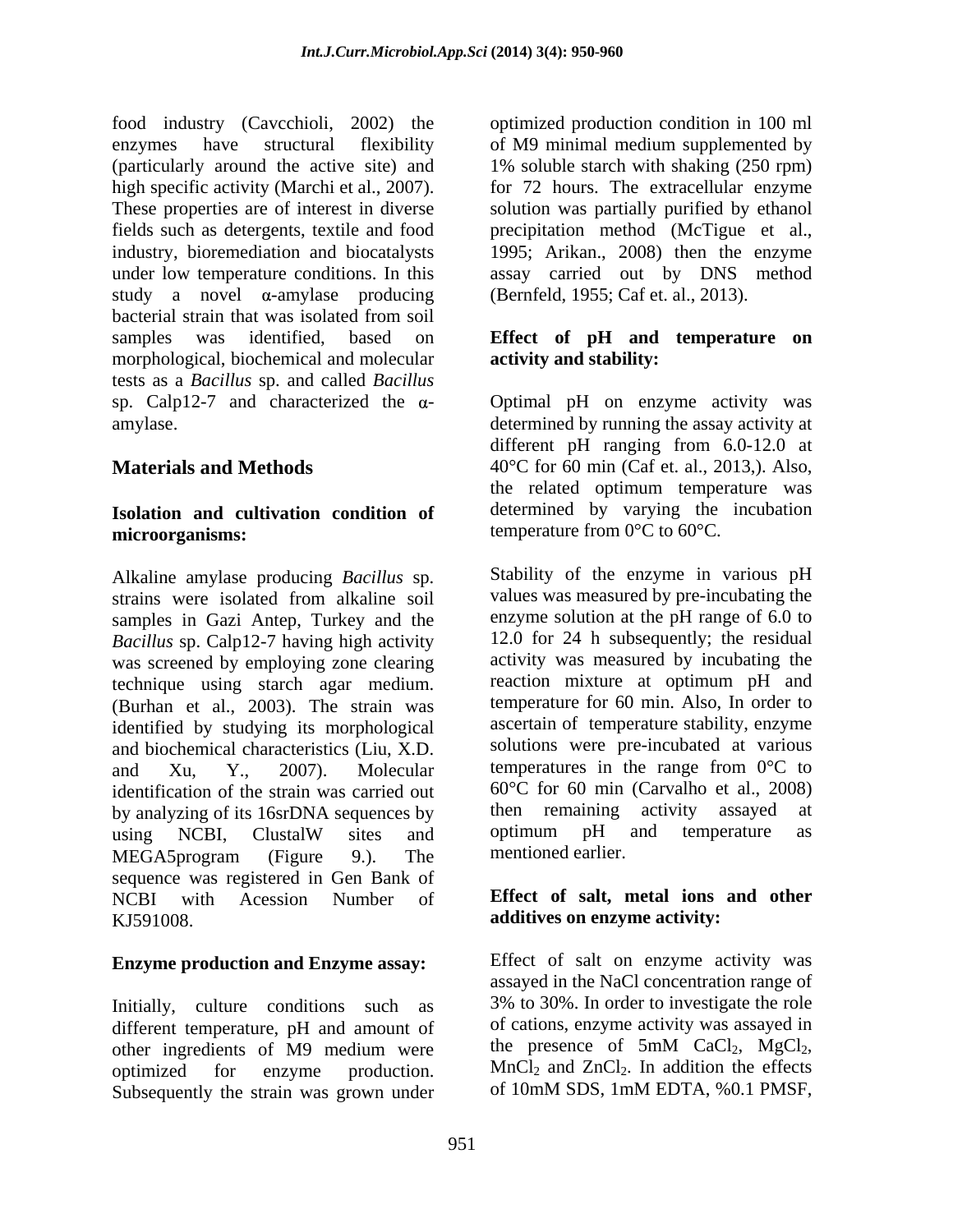mercaptoethanol,  $\%0.1$  TritonX-100, mercaptoethanol and 1 mM EDTA at  $4^{\circ}$ C. analyzed. (Hmidet et al., 2009; Aygan et

## **Thin-Layer Chromatography (TLC) Analysis**

starch (2%) for 2h at optimum pH and enzyme production temperature. The products were analyzed Chloroform-Acetic acid-distilled water optimum temperature and pH for  $(6:7:1, v/v/v)$ , the spots were visualized by maximum enzyme production was and drying in an oven at  $120^{\circ}$ C for 20 min medium containing 5% of NaCl<sub>2</sub>

finally estimated from the position of standard proteins (Sigma M3788 - 205,000 Da). After electrophoresis the gel was cut **Identification of isolated strain** into two pieces, one (having marker followed by incubation at optimum showed that the strain has more than 99%

temperature in renaturation solutions KJ591008. containing 50 mM  $Na<sub>2</sub>HPO<sub>4</sub>$ , 50 mM  $NaH_2PO_4$  (pH 7.2), isopropanol 40% for 1  $Zymogram$  analysis h and 50 mM  $Na<sub>2</sub>HPO<sub>4</sub>$ , 50mM  $Na<sub>2</sub>HPO<sub>4</sub>$ (pH 7.2) for 1 h, respectively. Zymogram analysis showed the presence Renaturation of enzyme proteins was of single activity band with molecular carried out by keeping the gel overnight in weights of 114kDa (Fig.1). This result was a solution containing 50 mM Na<sub>2</sub>HPO<sub>4</sub>, 50 in agreement with Murakami et al  $(2007)$ 

1,10-phenantroline,  $10 \text{mM}$   $\beta$ -  $\text{mM}$  Na<sub>2</sub>HPO<sub>4</sub> (pH 7.2), 5  $\text{mM}$   $\beta$ -Tween 80, Tween 20 and %1  $H_2O_2$  were After incubation, the gel was stained in a al., 2008). for 15 min (Caf et al., 2013; Hmidet et al., mM  $\text{Na}_2\text{HPO}_4$  (pH 7.2), 5 mM  $\beta$ mercaptoethanol and 1 mM EDTA at 4°C. solution of iodine (Iodine 5 g/l, KI 50 g/l), 2009; Burhan et al., 2003).

# **Results and Discussion**

#### -amylase Calp12-7 was incubated with **Isolation of** *Bacillus* **sp. CALP12-7 and enzyme production**

(15  $\mu$ L) by thin layer chromatography. The strain grew well between 10-40 °C After conducting the products with and at a wide pH range of 7.0 to 10.0. The spraying 20% sulfuric acid/ethanol regent observed at 40ºC and pH 9.0 in the culture (Caf et al.,2013; Ksuda et al., 2003 and concentration (Fig.1). According to these Rina R.R et al., 2011). results the isolate *Bacillus* sp. Calp12-7 is **Zymogram analysis** strain (Ueda et al., 2008; Feller and The molecular mass of the enzyme was period for enzyme production was 72 optimum temperature and pH for maximum enzyme production was medium containing 5% of  $NaCl<sub>2</sub>$ called cold-adapted alkaliphilic bacterial Gerday, 2003). The optimum incubation hour.

## **Identification of isolated strain**

bands) was stained with 0.1% Coomassie According to morphological and Blue R250 and detected by destaining the biochemical after analysis the isolated gel in methanol acetic asid-water solution bacterial strain was demonstrated as (1:1:8), other (having protein bands) was *Bacillus* sp. Also study of 16srDNA subjected to renaturation solutions sequence by neighbor-joining method temperature for 2-3h. homology and similarity to *Bacillus* For analysis of amylase activity, SDS was aequence was registered in Gen Bank of removed by washing the gel at room NCBI with Acession Number of According to morphological and showed that the strain has more than 99% *thuringiensis (Figure.9). the* 16srDNA NCBI with Acession Number of KJ591008.

## **Zymogram analysis**

in agreement with Murakami et al (2007)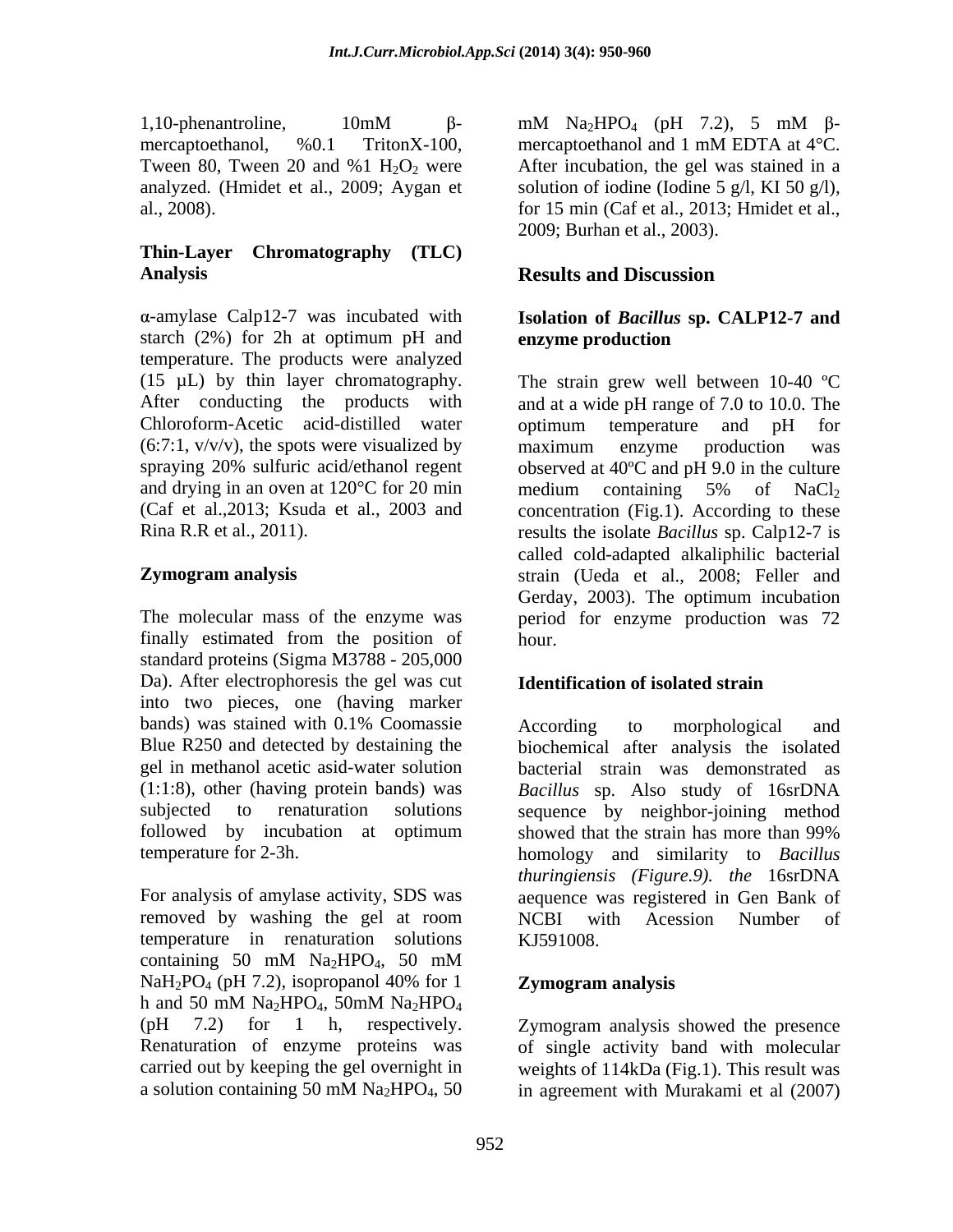who reported two  $\alpha$ -amylase from *Bacillus* requirement for  $pH$  adjustment in its *halodurans* 38C-2-1 with molecular industrial applications. Also, pH stability weights of 100 kDa and 75 kDa; similarly, is an important factor for the conservation Caf et al  $(2013)$  have reported two  $\alpha$ amylase from *Bacillus* sp. AC-7 with molecular weights of 174 kDa and 137 kDa. **additives on enzyme activity** 

# **Temperature and pH** optima and<br>presence of 1mM EDTA, 5mM ZnCl<sub>2</sub>,

more than %90 and almost 98% of its  $\frac{300 \text{ N}}{100 \text{ N}}$  and  $\frac{300 \text{ N}}{100 \text{ N}}$  and  $\frac{300 \text{ N}}{100 \text{ N}}$  and  $\frac{300 \text{ N}}{100 \text{ N}}$  and  $\frac{300 \text{ N}}{100 \text{ N}}$  and  $\frac{300 \text{ N}}{100 \text{ N}}$  and  $\frac{300 \text{ N}}{100 \text{ N}}$  original activity at pH 6.0 - 12.0 and temperature between 5°C and 50°C, respectively. Also the enzyme showed maximum activity at pH 9.0 (Fig.2) and<br> $\frac{80\%}{100\%}, \frac{97\%}{127\%}, \frac{112\%}{62\%}, \frac{99\%}{54\%}, \frac{94\%}{99\%}, \frac{99\%}{126}, \frac{113\%}{26}, \frac{99\%}{127\%}, \frac{113\%}{62\%}, \frac{99\%}{126}, \frac{113\%}{126}, \frac{99\%}{126}, \frac{113\%}{126}, \frac{99\%}{126$ 40°C (Fig.4) and it produced high volume of oligosaccharides including small amount of maltose and glucose from starch as the end product (Fig.8) (Caf et al., 2013, Roy et al., 2012).

Study thermostability revealed that the original activity after pre-incubation at (0- 50ºC) for 24h. (Fig.5). Although, there are enzymes showing cold activity (Caf et al., 2013, Cho et al., 2010, Zhang and Zeng, 2008, Ueda et al., 2008) to our knowledge, up to now Calp12-7  $\alpha$ -amylase is the first maximum activity after pre incubation at (0-30) °C for 24 hour. Calp12-7  $\alpha$ -amylase retained 88%, 88.%, 90%, 99%, 93%, 44%, 33%, and 24% of original activity after pre-incubation for 24 hour at pH 6.0, 7.0, 8.0, 9.0, 10.0, 11.0, 12.0 and 13.0, respectively.(Fig.3). These values were in agreement with reports by (Maalej et al. 2013, Ueda et al., 2008) who reported cold-adapted  $\alpha$ -amylases (Amy I and Amy<br>In from Figure 6 tid that we stable at SMIA-2 which maintained 63% of its II) from *Eisenia foetida* that was stable at a similar original activity in 2 M NaCl after 2 h pH 7.0–9.0. The enzyme exhibited wide range of pH activity which eliminates the

and application of enzymes in industry.

# **Effect of salt, metal ions and other**

**stability of the Enzyme**<br>MgCl<sub>2</sub>, CaCl<sub>2</sub> and MnCl<sub>2</sub>, 10mM SDS, The partially purified enzyme conserved<br>  $\frac{10 \text{mM}}{3 \text{mM}}$  Urea,  $\frac{10 \text{mM}}{1.10}$ -phenanthroline %0.1 Triton X-After pre-incubation for 1 hour in the presence of 1mM EDTA, 5mM ZnCl<sub>2</sub>,<br>MgCl<sub>2</sub>, CaCl<sub>2</sub> and MnCl<sub>2</sub>, 10mM SDS,  $10 \text{mM}$  Urea,  $10 \text{mM}$   $\beta$ -mercaptoethanol, 3mM 1,10-phenanthroline %0.1 Triton X- 100, %0.1 Tween 20, %0.1 Tween 80, , %0.1 PMSF, and %1  $H_2O_2$  the enzyme retained its original activity up to 63%, 86%, 97%, 112%, 99%, 113%, 94%, 99%, 100%, 127%, 62% , 54% and %26, respectively (Fig.7). It was stable in 3%- 10% concentration of NaCl with more than  $71\%$  activity (Fig.6).

enzyme maintained more than 95% of  $\frac{11}{2}$  and  $\frac{1}{2}$  and  $\frac{2000}{1}$  and  $\frac{1}{4}$  and  $\frac{1}{2}$  and  $\frac{1}{2}$ some reports regarding  $\alpha$ -amylase of  $\alpha$ -amylases (viswanatilal and Fener, enzyme that retaining over  $100\%$  of  $\frac{\text{eikyines. In another study it was reported}}{4 \times 4 \times 1.7 \times 10^{-4}}$ The activity was stimulated by  $Ca^{2+}$  ions.  $2^+$  ions. The result was in agreement with the findings of Ueda et al (2007) and Zhang et al (2008). It has been showed that  $Ca^{+2}$  $+2$ and  $CI^{-2}$  ions are essential for the stability of  $\alpha$ -amylases (Viswanathan and Feller, 2001). In presence of  $Zn^{2+}$  ions decreased  $2^+$  ions decreased activity of  $\alpha$ -amylase Calp12-7. The inhibition by  $\text{Zn}^{2+}$  (16 %) can be a result  $2^+$  (16 %) can be a result of inhibitory effects of heavy metals on enzymes. In another study it was reported that the inhibition of enzymes by Zn is an indication of thermostability for an enzyme (Aygan and Arikan, 2008). EDTA and 1, 10-phenantroline decreased activity of the  $\alpha$ -amylase-Calp12-7 demonstrating that the enzyme is metalloprotein (Sausa et al., 2007). In the presence of 3%-10% NaCl, over 71% of the amylase activity was conserved, this finding is similar to the  $\alpha$ -amylase produced by *Bacillus* sp. SMIA-2 which maintained 63% of its original activity in 2 M NaCl after 2 h incubation at 40ºC. (Carvalho et al., 2008).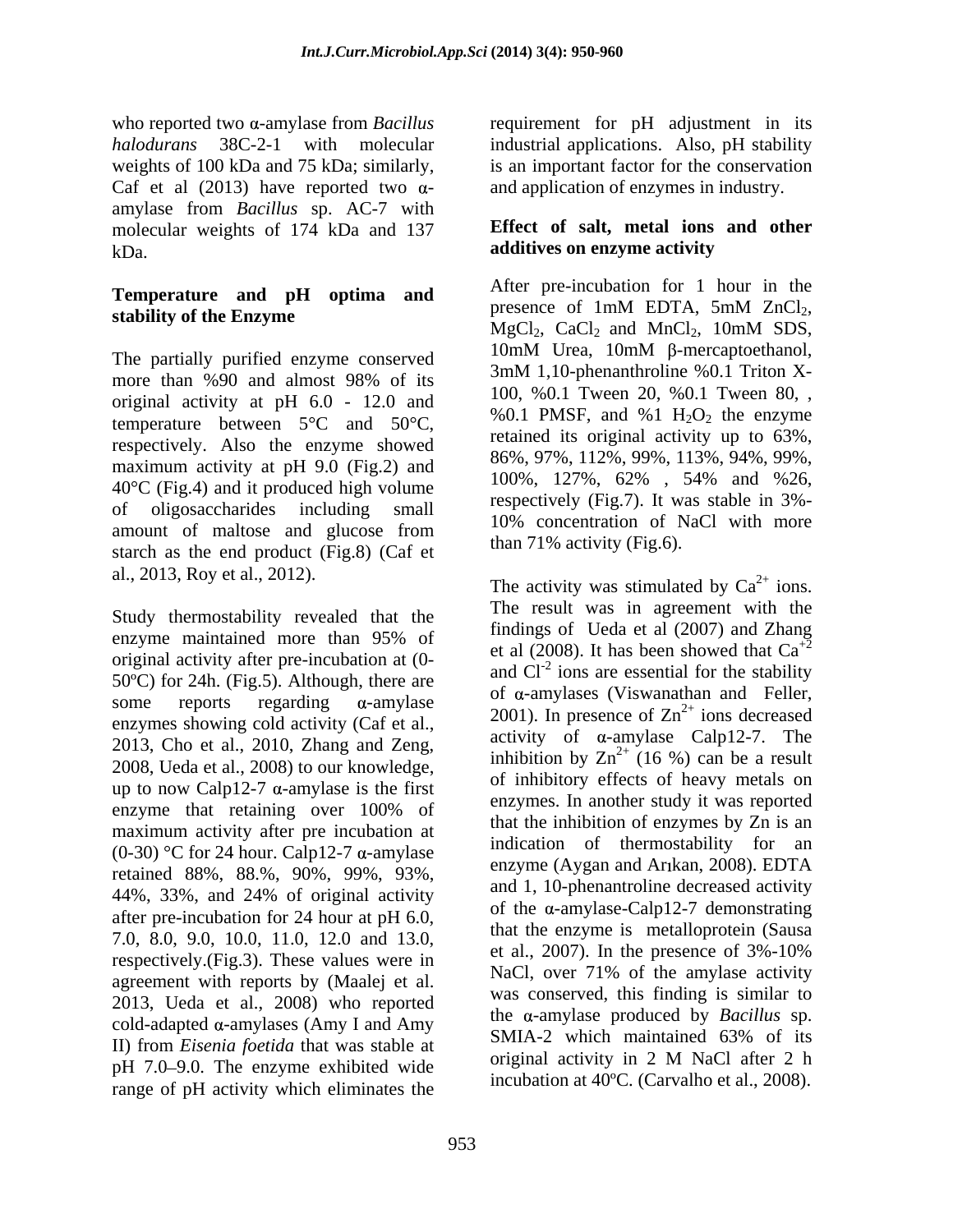

**Figure.1** Analysis of Calp12-7  $\alpha$ -amylase by SDS-PAGE (%10)

**Figure.2** Effect of pH on the activity of  $\alpha$ -amylase Calp12-7

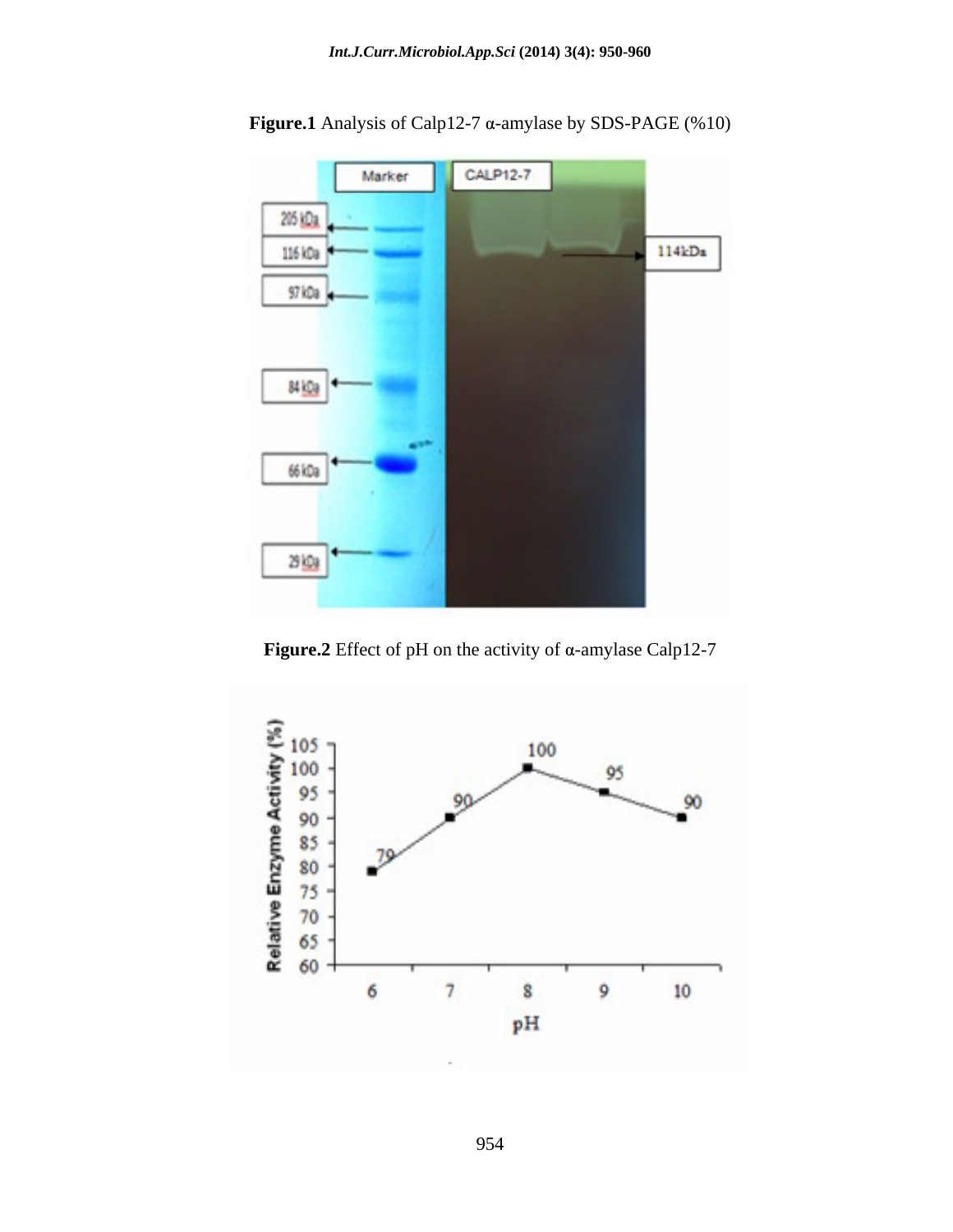

**Figure.3** Effect of pH on the stability of  $\alpha$ -amylase Calp12-7

**Figure.4** Effect of temperature on the activity of  $\alpha$ -amylase Calp12-7

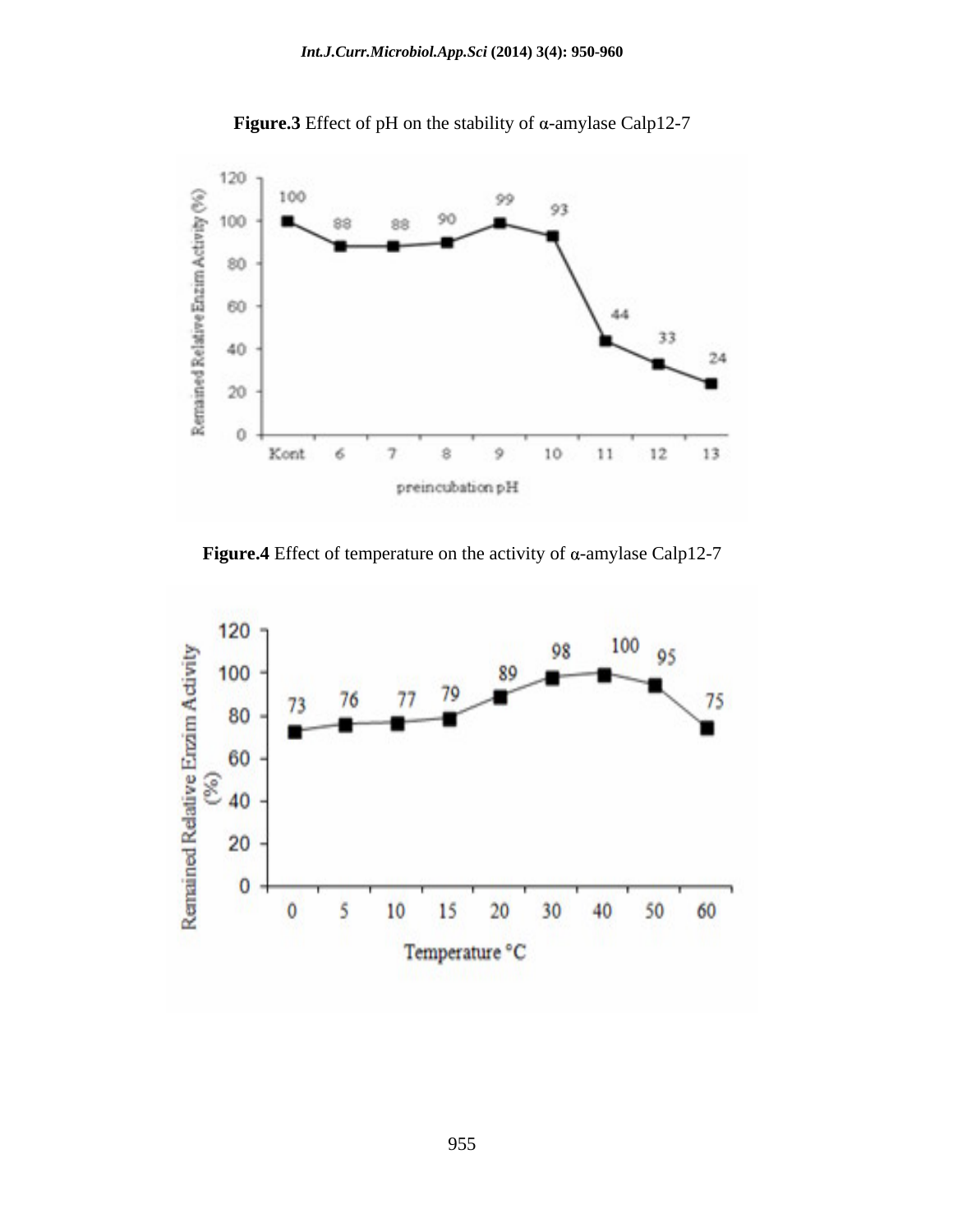

**Figure.5** Effect of temperature on the stability of  $\alpha$ -amylase Calp12-7

**Figure.6** Effect of different NaCl concentration on the activity of  $\alpha$ -amylase Calp12-7

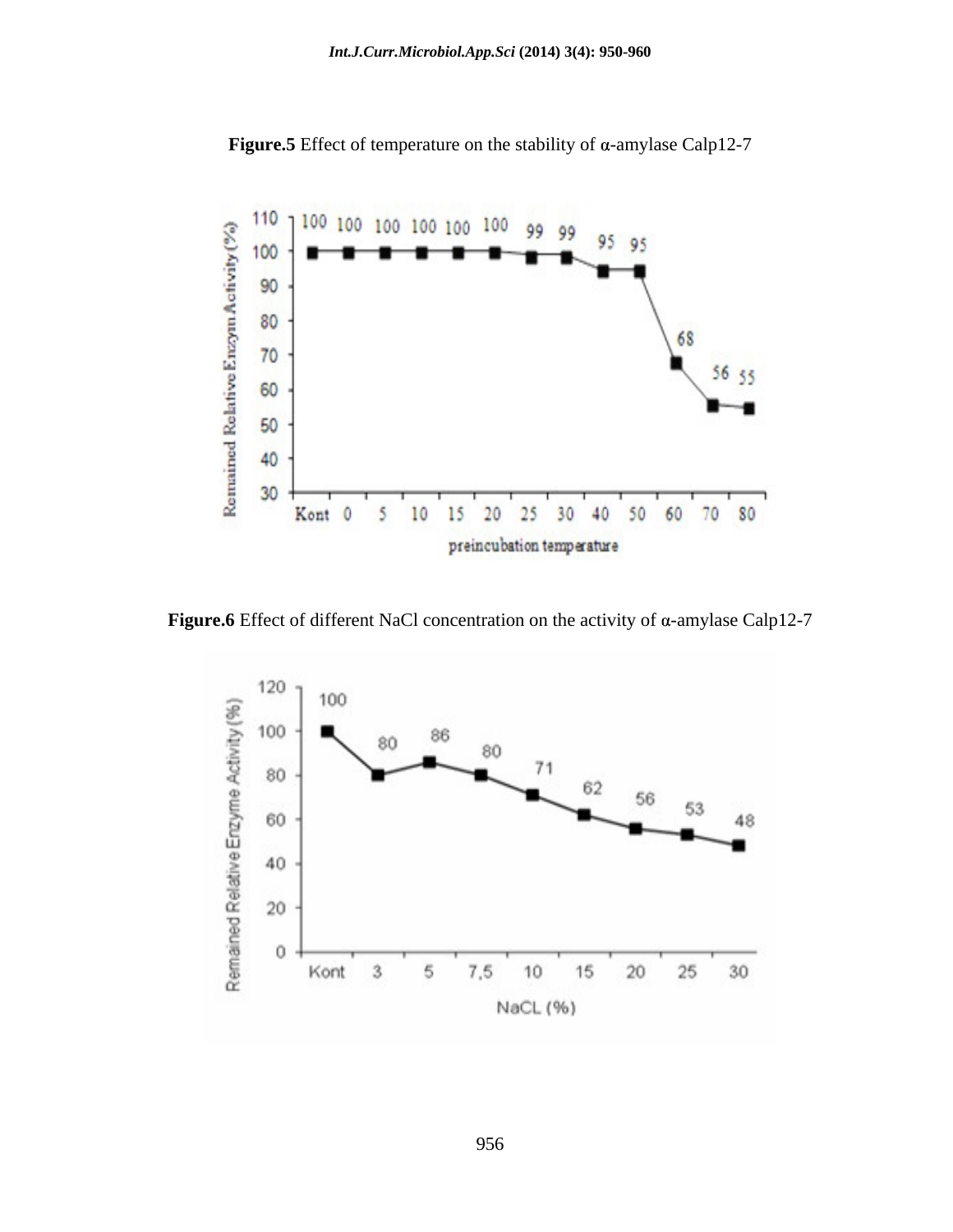

**Figure.7** Effect of various effectors with various concentration on the activity of  $\alpha$ -amylase Calp12-7

**Figure.8** Thin layer chromatography showing the hydrolysed end products of  $\alpha$ -amylase Calp12-7

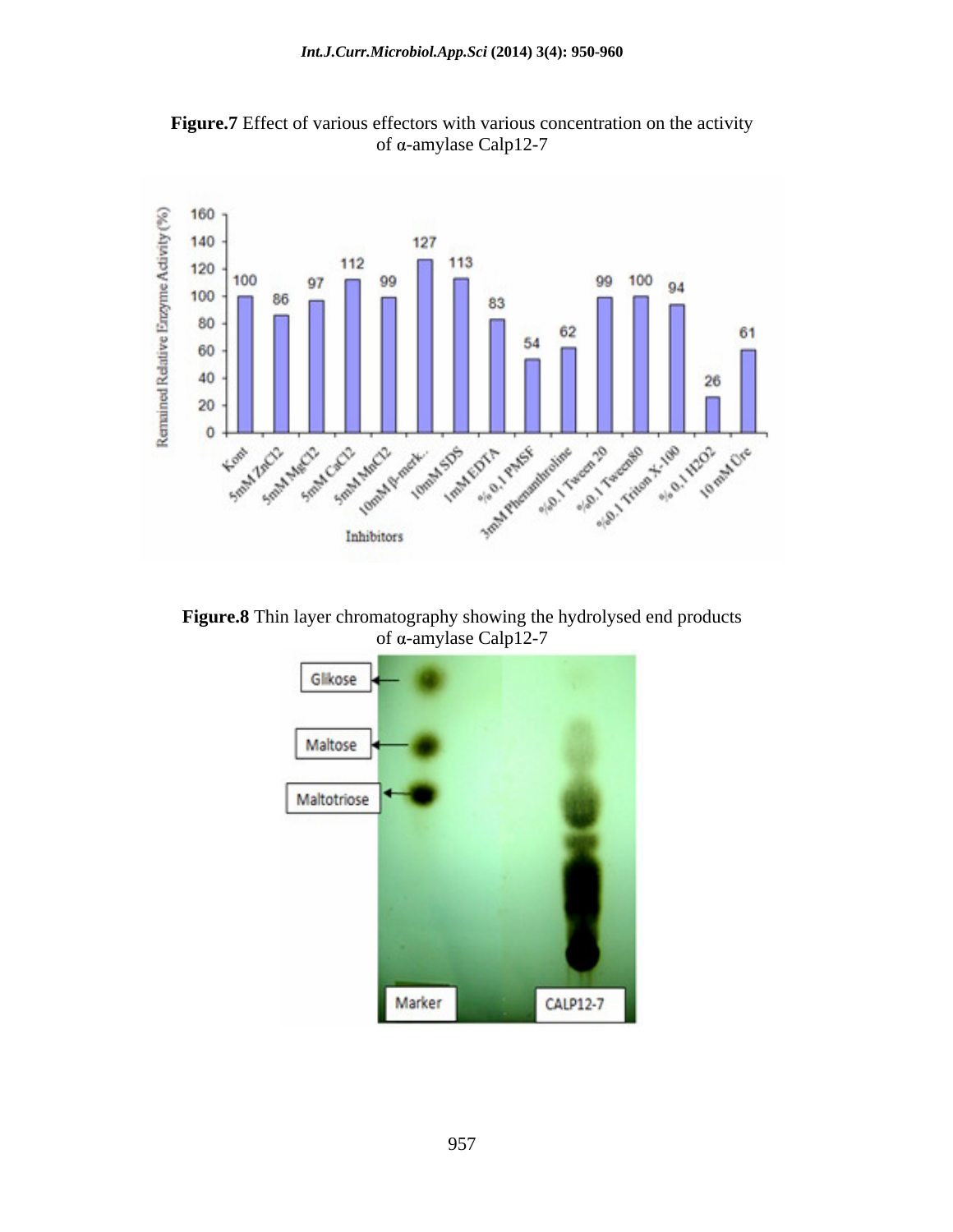



Slightly inhibition of  $\alpha$ -amylase Calp12-7 was observed in the presence of non-ionic detergents such as SDS, Tween 20, (2013). In contrast to non-ionic detergent, dishwasher and laundry detergent found that the activity of  $\alpha$ -amylase Calp12-7 was strongly inhibited by %1  $(v/v)$  H<sub>2</sub>O<sub>2</sub>. Similar results have been reported by Carvalho et al (2008).

In Conclusion, the results of this study University research found showed that the enzyme is active in wide temperature and pH ranges, in SDS and other detergents (Tween 20, Tween 80, References Triton X-100, and etc). In order to be economic in energy, water having temperature between 0 and 50  $\degree$ C is suggested for washing. The  $\alpha$ -amylase chelators resistant amylase from a Calp12-7 conserved more than %98 of its original activity in the mentioned temperature ranges. At the other hand all enzymes for detergent use should be able

detergent such as %0.1 (v/v) Tween 20, Tween 80, Triton X-100, and etc. In Tween80 and Triton X-100 this result is in addition,  $\alpha$ -amylases with alkaline pH agreement with the report of Maalej et al values have a potential application in SDS enhanced the enzyme activity (Hauli formulations (Roy et al., 2012). These et al., 2013).On the other hand, it was results showed that our enzyme is a good to maintain its activity in presence detergents such as SDS, Tween 20, dishwasher and laundry detergent source for detergent additive.

#### **Acknowledgement**

This research supported by the Cukurova University research found (FEF2012BAP11).

### **References**

Arikan, B., 2008. Highly thermostable, thermophilic, alkaline, SDS and chelators resistant amylase from a thermophilic *Bacillus* sp. isolate A3- 15. Bioresource Technology. 99: 3071-3076.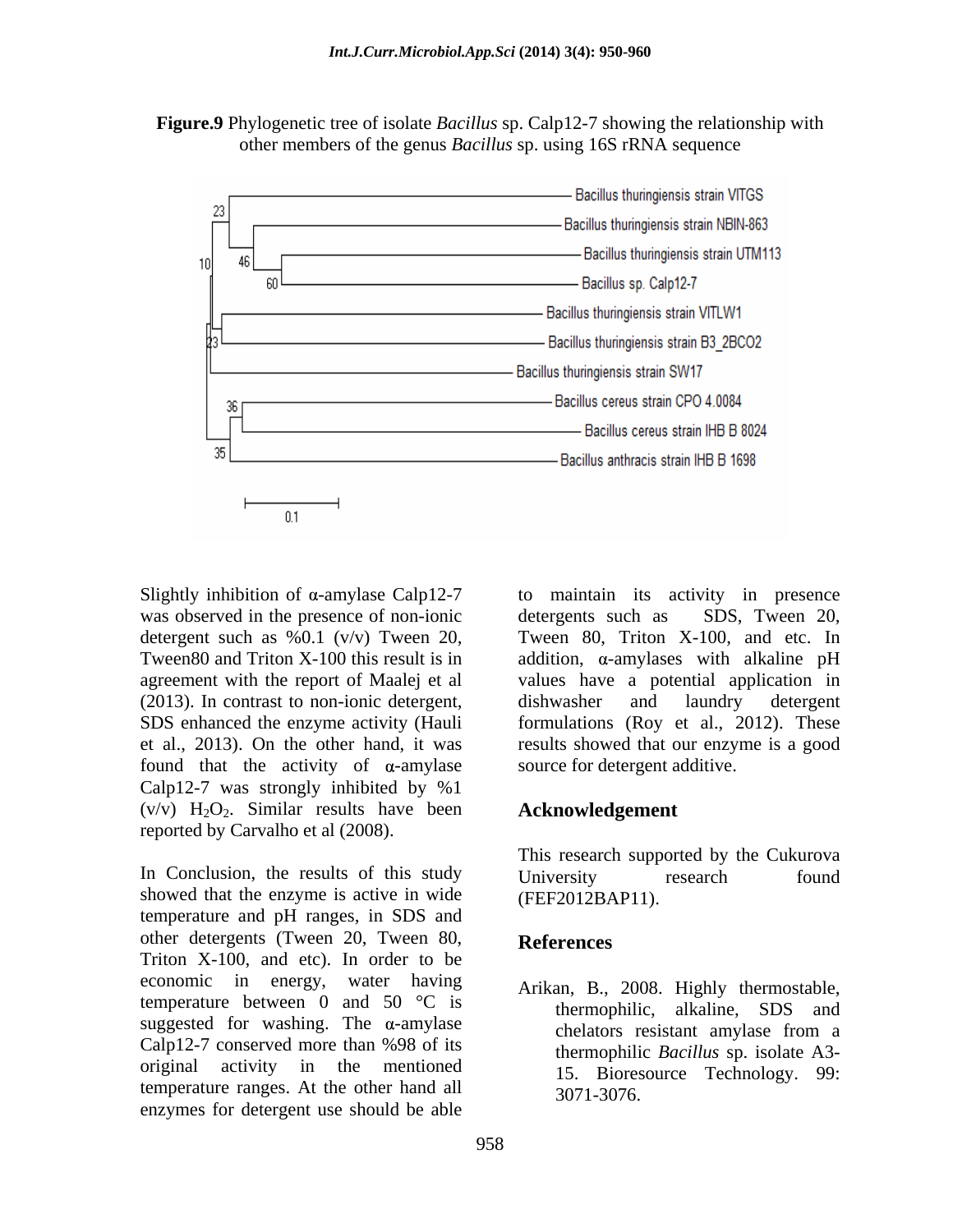- Aygan, A., and B. Arikan. 2009. Production and characterization of *Bacillus* sp. X13. Turk J Biol. 33:
- Bernfeld, P., 1955. Amylases a and b. In: (India). Colowick S.B. and Kaplan NO. New
- Burhan, A., U. Nisa, C. Gokhan, C. Omer, thermostable, thermophilic, alkaline 44: 311-317.
- Caf, Y., Y. Maasoglu, E. Valipour and B.
- Carvalho, R.V., T.L.R. Côrrea, J.C.M.
- Low temperature extremophiles and
- 
- Haki, G.D., and S.K. Rakshit, 2003.
- Hauli, I., B. Sarkar, T. Mukherjee and S.K. Mukhopadhyay. 2013. Isolation and

multifunctional endoxylanase by chelator resistant amylase producing 231-237. spring of Bakreswar, West Bengal Methods in Enzymology. (ed.) by Applied Science Research. 4:202 identification of a novel thermo alkaline, thermostable, SDS and Anoxybacillus sp. IB-A from hot First report, Advances in 212.

- York, Academic Press. Vol.1, Pp. 49-<br>Kusuda, M., M. Nagai, T.C. Hur, M. Ueda 53. and T. Terashita, 2003. Purification A. Ashabil and G. Osman. 2003. from an ectomycorrhizal fungus, Enzymatic properties of a novel *Tricholoma matsutake*. Mycoscience. and some properties of  $\alpha$ -amylase  $44:311-317.$
- and chelator resistant amylase from Liu, X. D., and Y. Xu. 2008. A novel raw an alkaliphilic *Bacillus* sp. isolate ANT-6. Process. Biochem. 38:1397 newly isolated *Bacillus* sp. YX-1: 1403. Purification and characterization. Liu, X. D., and Y. Xu. 2008. A novel raw starch digesting a-amylase from a Purification and characterization. Bioresource Technology. 99: 15-20.
- Arikan. 2012. Production and Maalej, H., N. Hmidet , O. Ghorbel characterization of novel cold-active, pH tolerant and detergent-stable:  $\alpha$ -<br>Purification and biochemical amylase from a psychrotrophic bacterium from soil samples, New stable  $\alpha$ -amylase from Pseudomonas Biotechnology. 29:23–26. Stutzeri AS22, Biotechnology and Bellaaj and M. Nasri. 2013. Purification and biochemical characterization of a detergent stable  $\alpha$ -amylase from Pseudomonas Bioprocess Engineering. 18: 878-887.
- Silva, L.R.C. Oliveira Mansur and Marchi, P., V. Longhi, S. Zangrossi, E. M.L.L. Martins. 2008. Properties of Gaetani, F. Briani and G. Deho. 2007. an amylase from thermophilic Autogenous regulation of Escherichia *Bacillus* sp. Brazilian. J. of coli polynucleotide phosphorylase Microbiology. 39: 102-107. during cold acclimation by Cavicchioli, R., K.S. Siddiqui, D. Andrews and K.R. Sowers. 2002. during cold acclimation by transcription termination and antitermination. Mol. Genet. Genomics, 78: 75-84.
- their applications. Curr. Opin. Margesin, R., G. Feller, C. Biotechnol., 13: 253-261. Gerday and N.J. Russell. 2002. Cold- Feller. G., and C. Gerday, 2003. adapted microorganisms: adaptation Psychrophilic enzymes: hot topics in cold adaptation. Nature Reviews. potential. In The Encyclopedia of Microbiology. 1: 201-208. Environmental Microbiology, Vol. 2. Development in industrially York: Wiley. Margesin, R., G. Feller, C. strategies and biotechnological ed. Bitton, G. pp. 871–885. New York: Wiley.
	- important thermostable enzymes. Murakami, S., H. Nishimoto, Y. Toyama, Review. Biores. Technol.89:17-34. E. Shimamoto, S. Takenaka, J. Kaulpiboon. 2007. Purification and characterization of two alkaline,